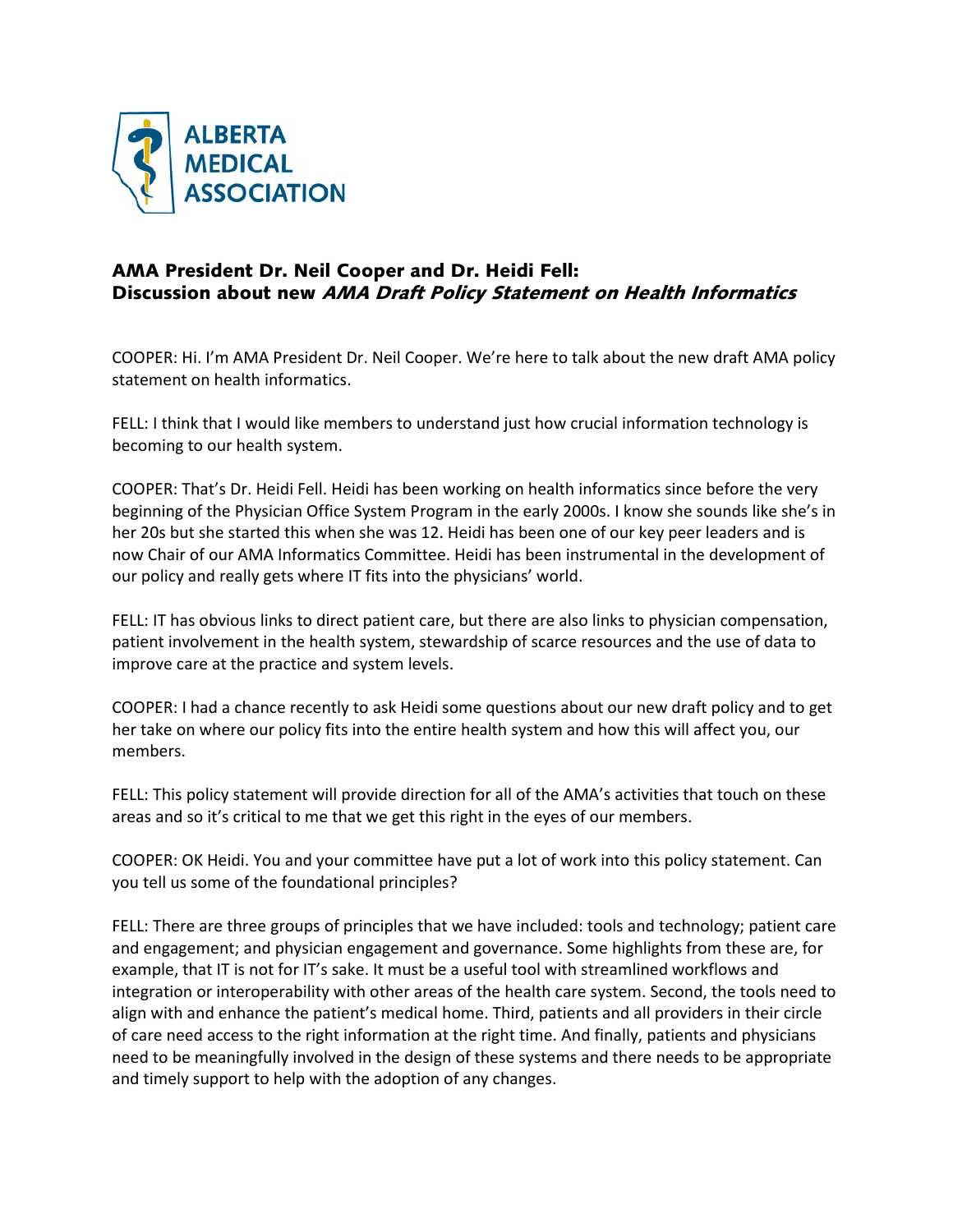COOPER: OK. What are some of the critical success factors when it comes to putting these principles into play?

FELL: Well, there are lots here, but some that I think might be especially important to members are: that the dollar costs to physicians must be kept very reasonable, things like remuneration need to be aligned, privacy and security is always maintained and any changes must have more value than burden. We have to be careful about burnout.

COOPER: We know Alberta Health is working on its own health informatics strategy. It's not final yet, but what are some of the key elements of the Alberta Health policy?

FELL: The four pillars are: the AHS Provincial Clinical Information System, now known as Connect Care; the integration of community information into Netcare and other parts of the health system; the continued evolution and improvement of Netcare; and data analytics.

COOPER: Can you describe the strategy that the AMA has developed around each of those four pillars?

FELL: Well, first of all, I think it's important to note that the AMA can't move forward on any of this work by itself. These are system-wide initiatives in most cases, and so we have been working hard to develop collaborative relationships with Alberta Health and AHS as well as others so that we can make forward progress.

COOPER: That's a great point. There is no way we can do this work on our own. It's really important that the AMA continue to provide the cooperation and leadership in this area so that the initiatives can move forward. How do the Alberta Health and the AMA plans fit together?

FELL: Many of the strategies for the pillars overlap. For example, representation of physician interests on the steering committees, design committees, and Connect Care and other user groups will be important. As well, integrated change management for all of these seemingly disparate initiatives will be needed. We are having a meeting with AHS and AH to begin that discussion for primary care to start with.

COOPER: What about collaboration with the EMR vendors?

FELL: As moved at the Fall Representative Forum, we are working on developing a formal vendor engagement strategy and have the first steering committee meeting coming up. There we will work to balance grassroots and system-wide needs regarding the community EMR vendors.

COOPER: We've been hearing a lot about how access to aggregate data is going to help us and help the system. We also have a lot of individual patient data that is not available at the point of care. Can you tell us about how we are going to work with partners to use the system data and to improve access to data when we are with our patients?

FELL: Data underpins all of these initiatives and so we will be working with groups like the HQCA and TOP to leverage work that has already been successful in entering, moving, using and